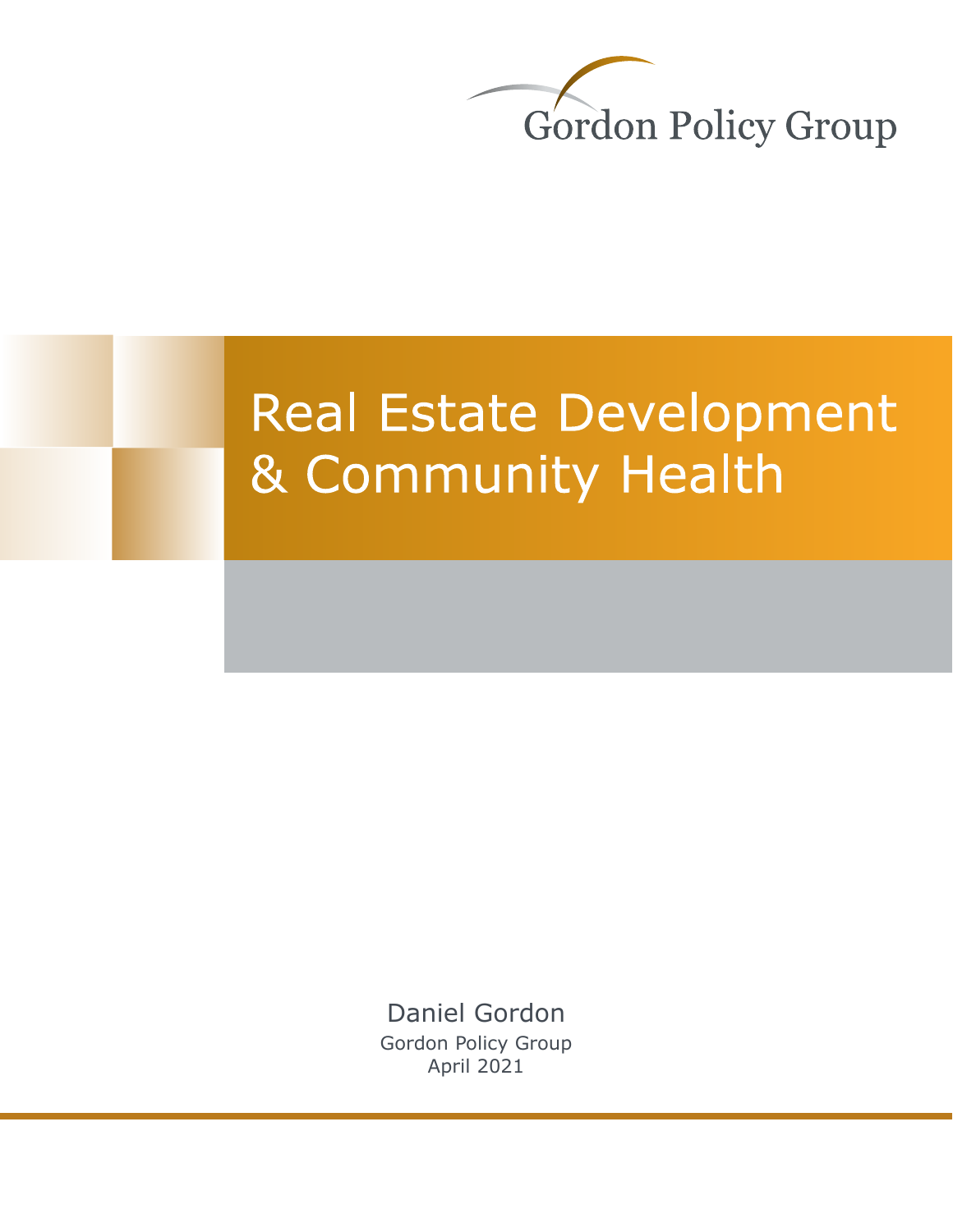## **Real Estate Development and Community Health**

Good health is something we all strive for in our lives and the lives of our family members. The lifestyle decisions we make every day affect both our physical and mental well-being. However, the environment in which we live, learn, work, play, worship, and age also has a meaningful impact on our health and quality of life. These social determinants of health (SDOH) include economic stability, community social context, and access to quality healthcare, education, and housing. Considering the role real estate developers play in SDOH can help us build healthy, safe, and thriving communities.

The health and wellness of residents should be a key consideration in the development of prosperous and sustainable communities. In fact, health and economic growth have a two-way relationship in which they both have influence on the other. It is hard to have an economically prosperous community in which its residents are unhealthy. Conversely, you are unlikely to find a healthy community that does not enjoy economic opportunities and growth for residents of all incomes.<sup>1</sup>

#### **Benefits of a Healthy Community**

Considering the health of a community benefits both residents with improved physical, behavioral, and economic well-being, as well as real estate developers with increased financial returns. Healthy residents assure a healthy labor force, creating economic prosperity and longterm growth opportunities.

- The physical and behavioral health of children and young adults affects their performance in school. Thus, considerations into the health of families can improve the education of a community, which translates into future higher paying jobs and incomes.
- Healthier adults create a more robust and effective labor force, promoting economic growth and business development.
- Longer and healthier lives allow residents to remain in the workforce longer, giving families more opportunity to gain generational wealth.
- Healthier communities create the wealth and financial stability that support higher residential and commercial property values.<sup>2</sup>

## **What Social Determinants of Health Affect Communities?**

Just as prescriptions and supplements are not the only considerations in managing disease and chronic illness, the square footage of a doctor's office or the proximity to a hospital are not the only concerns when managing the health and wellness of a community. SDOH like housing affordability, commercial and recreational development, and socioeconomic conditions all impact wellness and quality of life.

#### **Affordable Housing's Impact on Community Health**

Housing affordability that is consistent with all incomes plays a key role in the wellness of a community. A shortage of affordable housing can generate immense financial strain on low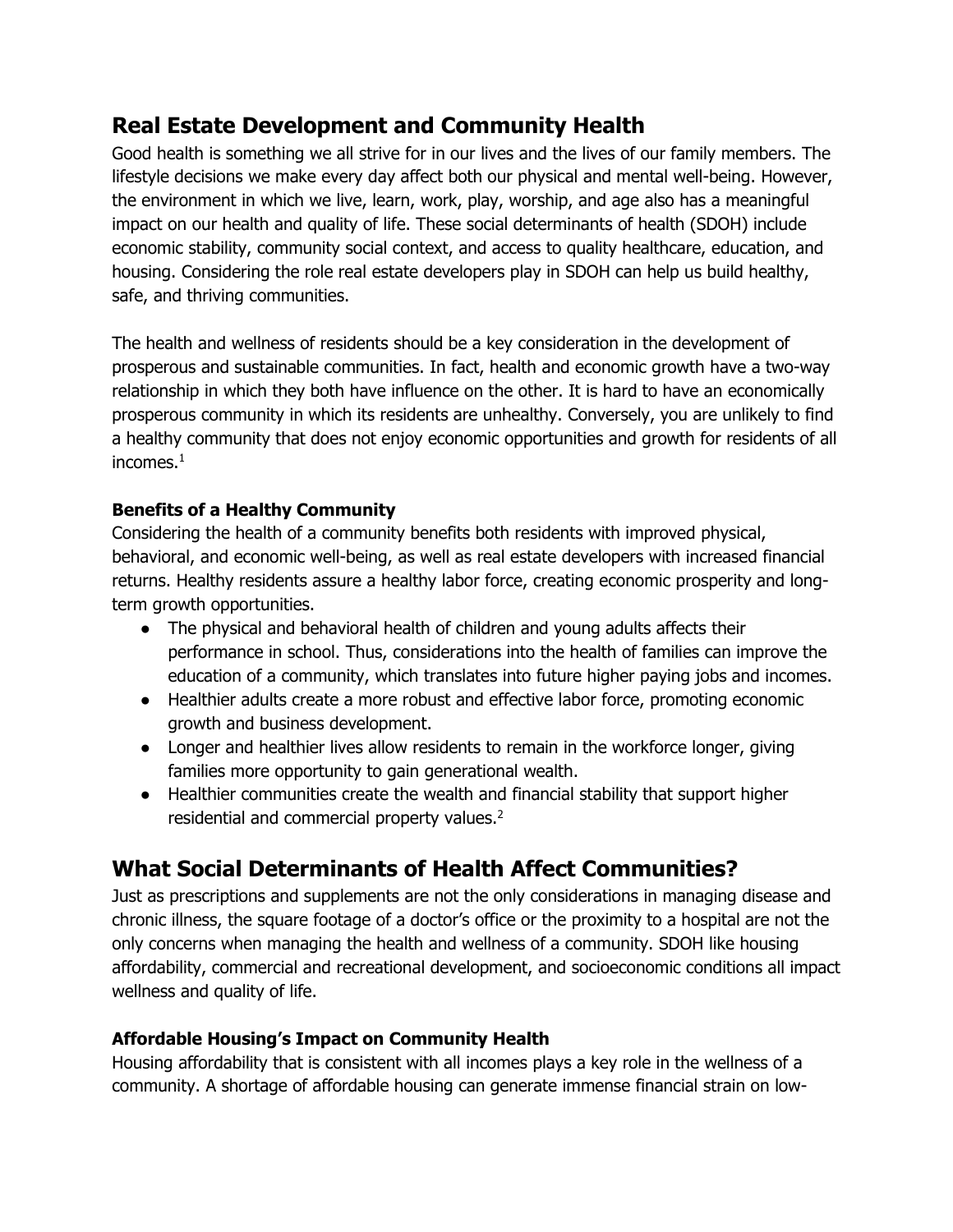income families and residents, eventually forcing many into substandard housing in unsafe, overcrowded neighborhoods.

- Financial strain on low-income households often leads to families choosing between necessities. Families with difficulty paying utility bills, mortgage, or rent are less likely to seek routine healthcare and more likely to postpone treatments and refuse emergency room service.
- Residents subject to substandard housing are at much greater risk of developing health issues, especially vulnerable members of a community like children and the elderly.
	- Characteristics of substandard housing conditions such as poor ventilation, extreme temperatures, and residential crowding contribute to higher rates of respiratory infections, cardiovascular disease, psychological distress.
	- Children in substandard housing have a higher risk of developing physical and behavioral health issues.<sup>3</sup>

#### **Commercial and Recreational Development's Impact on Community Health**

The places in which we work, play, and live all have an important impact on the wellness of ourselves and our families. Developers can consider the health of a community by ensuring access to safe, healthy, and green commercial and recreational spaces.

- Playgrounds, parks, & recreation centers that are safe and free of crime, violence, and pollution.
- Green and sustainable buildings to reduce energy costs and protect residents from toxic materials.
- Grocery Stores with healthy foods options and prices consistent with all residents' income levels.
- Fewer liquor stores and fast-food restaurants.
- Quality Hospitals and healthcare facilities. 4

### **Socioeconomic Conditions' Impact on Community Health**

The occupation, education, and safety of residents play a crucial role in the overall wellness of a community. Factors such as employment rate and the availability of quality education, accessible public transportation, and an effective police force can influence community health.

- Unemployment has a strong relationship to poorer health and quality of life. Jobs not only provide families with income to support expenses, but also bring benefits like health insurance, paid sick leave, and parental leave.
- Good schools supply the educational background future generations need to earn higher wages, advance in their careers, and obtain benefits like job security and healthcare benefits.
- Accessible, clean, and efficient public transportation benefit residents with both shorter commute times as well as more access to employment opportunities.
- An effective police force helps create healthier and safer communities by reducing crime rates. Communities with high rates of crime both engage in less physical activity out of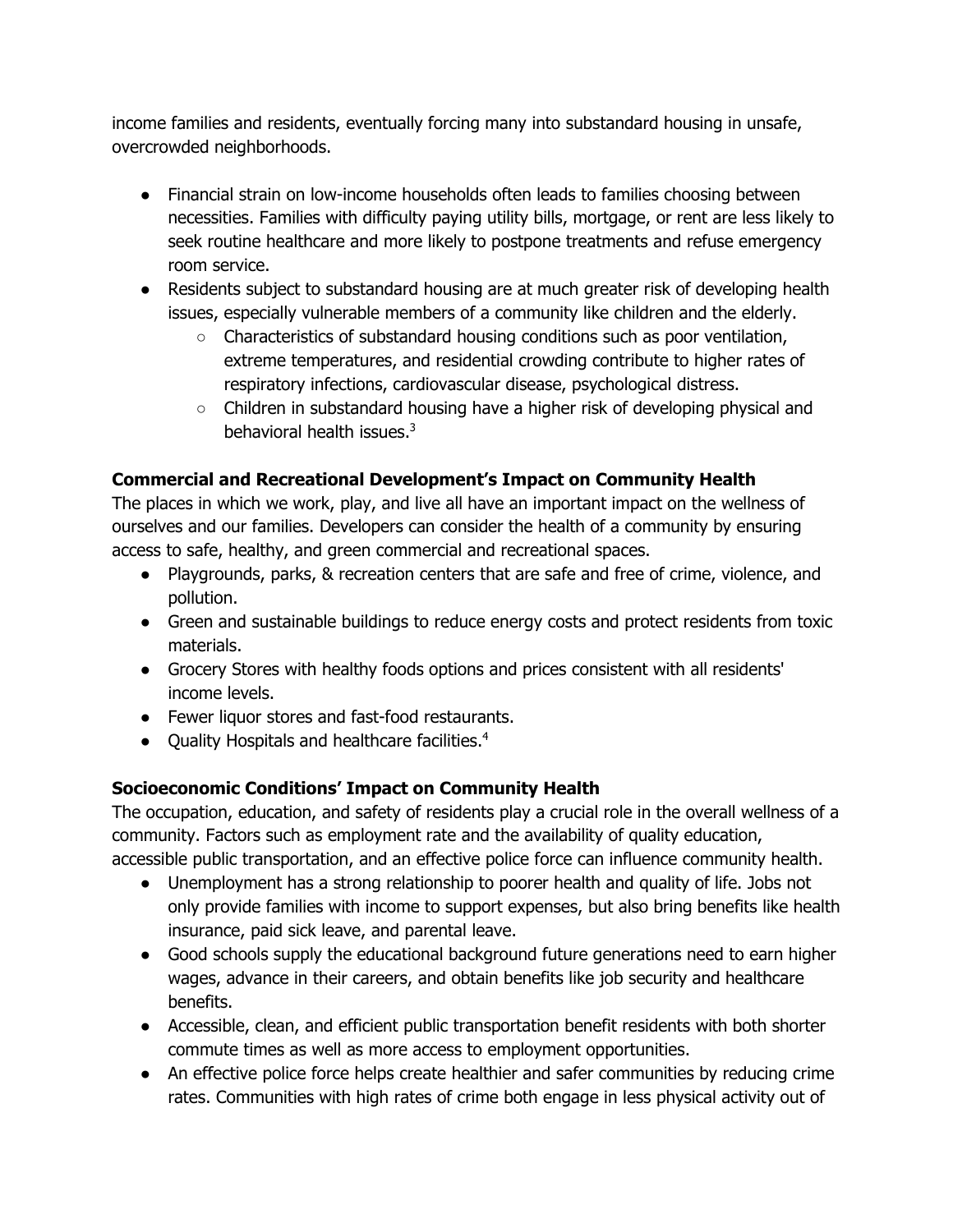fear of crime and show higher rates of stress. Lower crime can both help the physical and mental health of a neighborhood.<sup>5</sup>

## **Conclusion**

While current evidence suggests real estate has a large impact on SDOH, there is considerable challenge in enacting strategies to address community health in real estate development. As we know, an understanding of the opportunities and advantages in addressing SDOH—from stakeholders beyond public health—is an important step. However, there are actionable strategies developers should take to begin considering community health. Developers should begin addressing SDOH through initiatives revolving around community engagement and creating tailored solutions. An example of this is the Mariposa Project, developed by Mithūn Design and Enterprise Community Partners in collaboration with the Denver Housing Authority.<sup>6</sup> This project, alongside a new transit-oriented development, conducted health impact assessments and implemented a community engagement plan. Working with local healthcare providers and healthcare policy experts can further help developers organize a framework for addressing community health.<sup>7</sup>